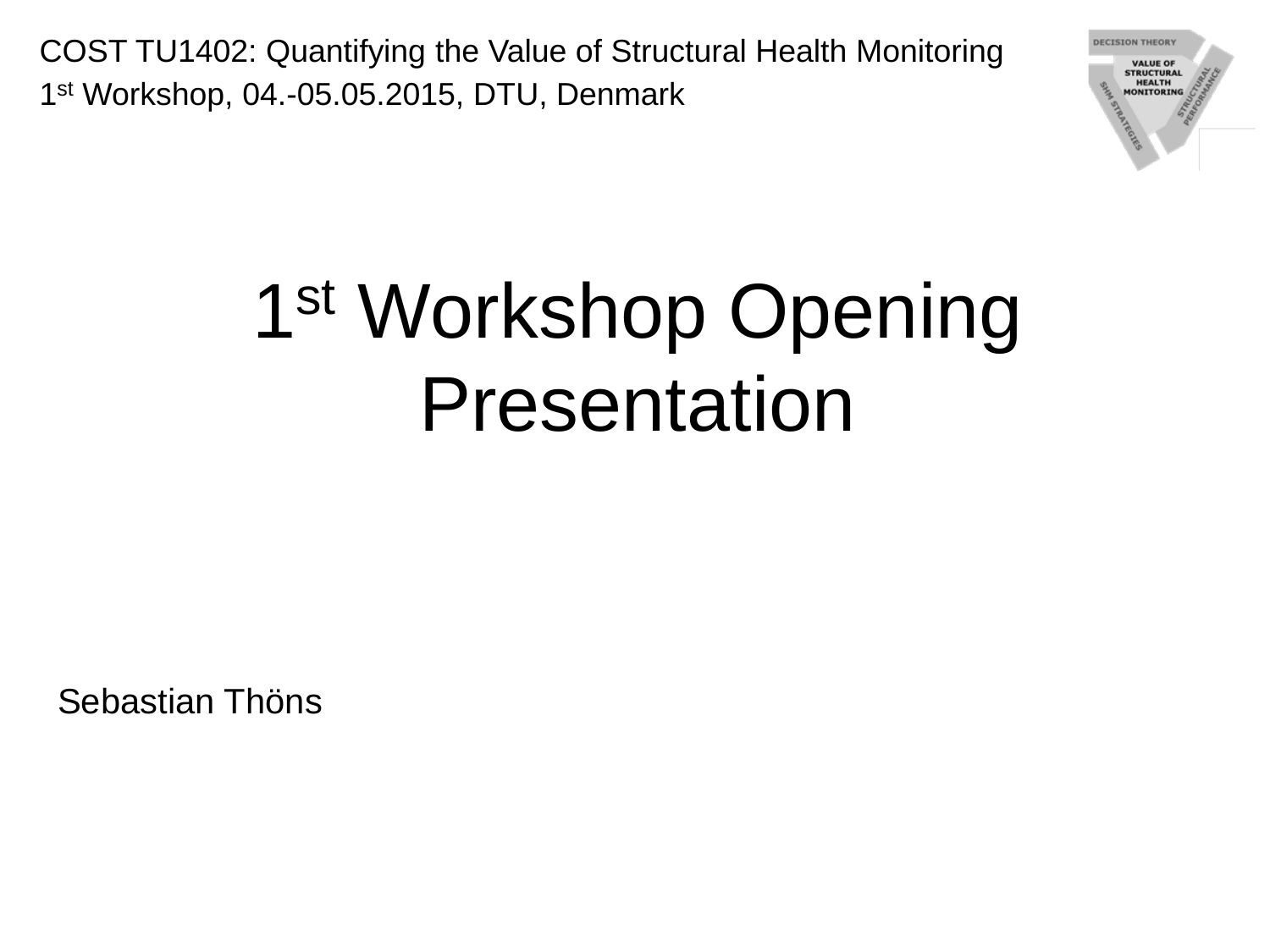

#### Initiation of COST Action TU1402

SHM constitutes scientifically, technologically and methodologically a well developed field. The potentials of structural health monitoring (SHM) are currently not completely utilised.

Developing SHM to maximize the Value of Information reveals high industrial potentials. Quantifying the Value of SHM is scientifically challenging.

With the initiation of the COST Action TU1402 we are providing a project vision with potentials beyond science and engineering. We are experiencing a large interest.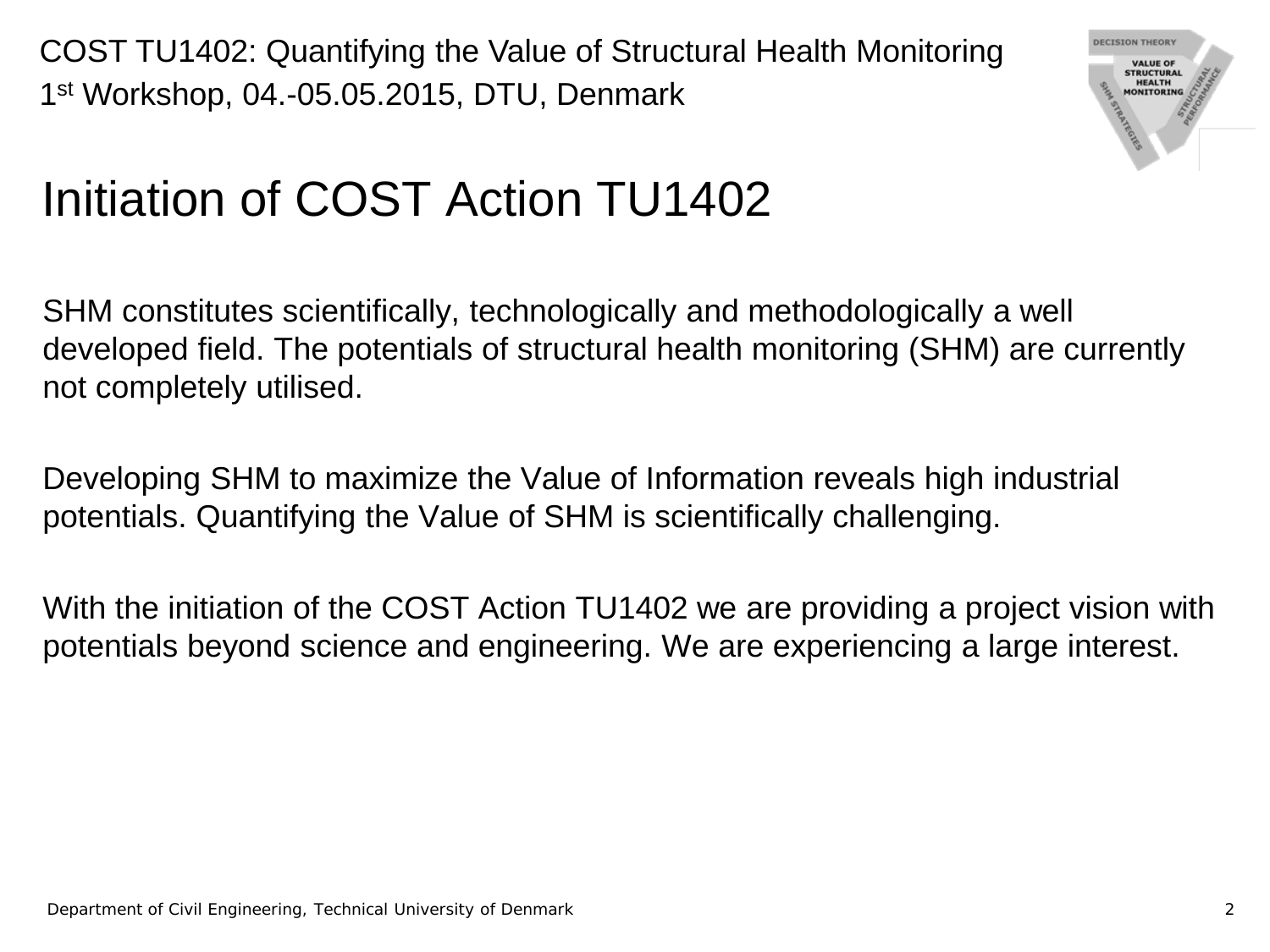

#### What is COST?

COST (European Cooperation in Science and Technology) is European framework supporting trans-national cooperation and dissemination among researchers, engineers and scholars across Europe.

#### COST aims to

- Enable breakthrough scientific developments leading to new concepts and products
- Build capacity by connecting high-quality scientific communities in Europe and worldwide
- **Provide networking opportunities for Early Stage Researchers**
- I Increase the research impact on policy makers, regulatory bodies and national decision makers as well as on the private sector

Source: cost.eu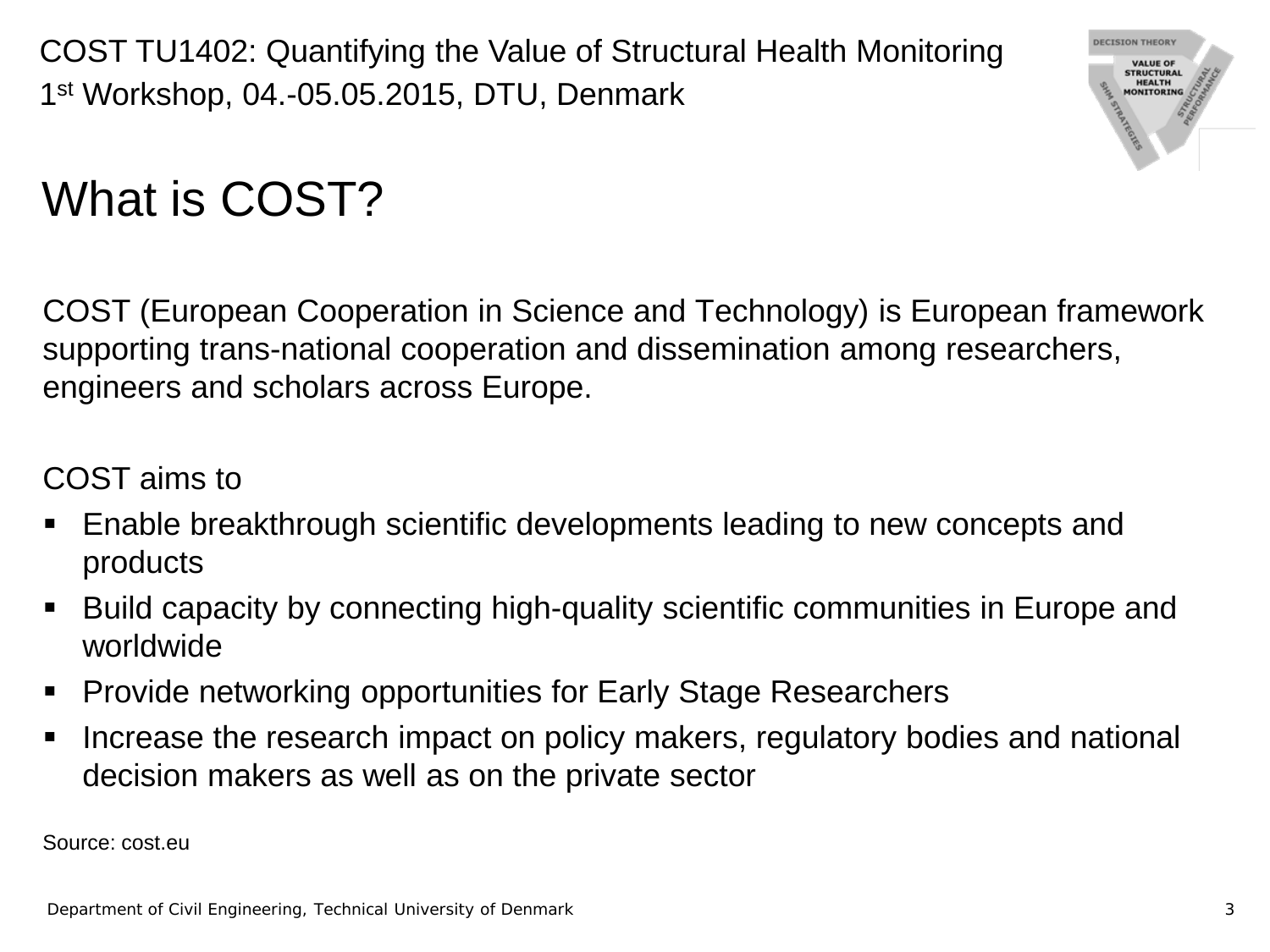

#### COST Action TU1402: Aims and Objectives

The main objective of the Action is to facilitate sustainable societal developments through improvements of resource efficiency, productivity, robustness, reliability and safety in the design and assets management for structures and infrastructure systems by optimised Structural Health Monitoring (SHM) systems.

Provision and dissemination of a framework with new consistent and efficient approaches to quantify, assess and optimize the benefit of SHM for structures and infrastructures

An improved economic efficiency in operation, maintenance and asset management of structures and infrastructures in the increasingly complex and ageing built environment in Europe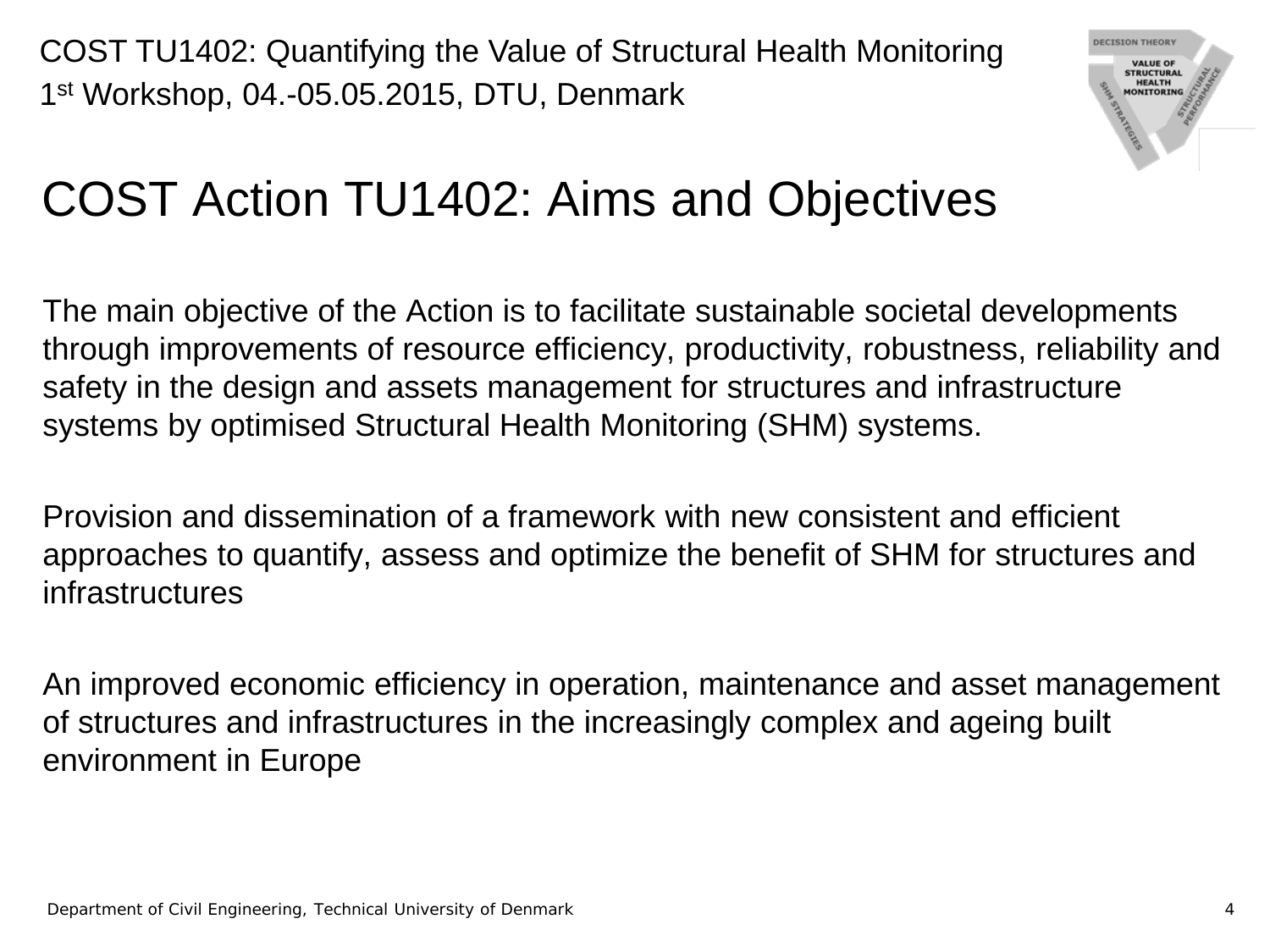

### COST Action TU1402: Aims and Objectives

Main deliverables:

- 1. A chapter to the Probabilistic Model Code of the JCSS covering the theoretical and methodological aspects of the quantification of the value of SHM.
- 2. A library of tools and algorithms developed or tailored for support of the quantification of the values of SHM before its implementation.
- 3. A guideline on the quantification of the value and optimization of SHM with detailed examples aimed specifically at practising engineers.
- 4. A well-developed homepage including video streams of keynote presentations from workshops and conferences, written material produced within the Action as well as information about the Action and its participants in general.
- 5. Dedicated dissemination activities, including training courses for practicing engineers and researchers, regular workshops and special sessions at international conferences.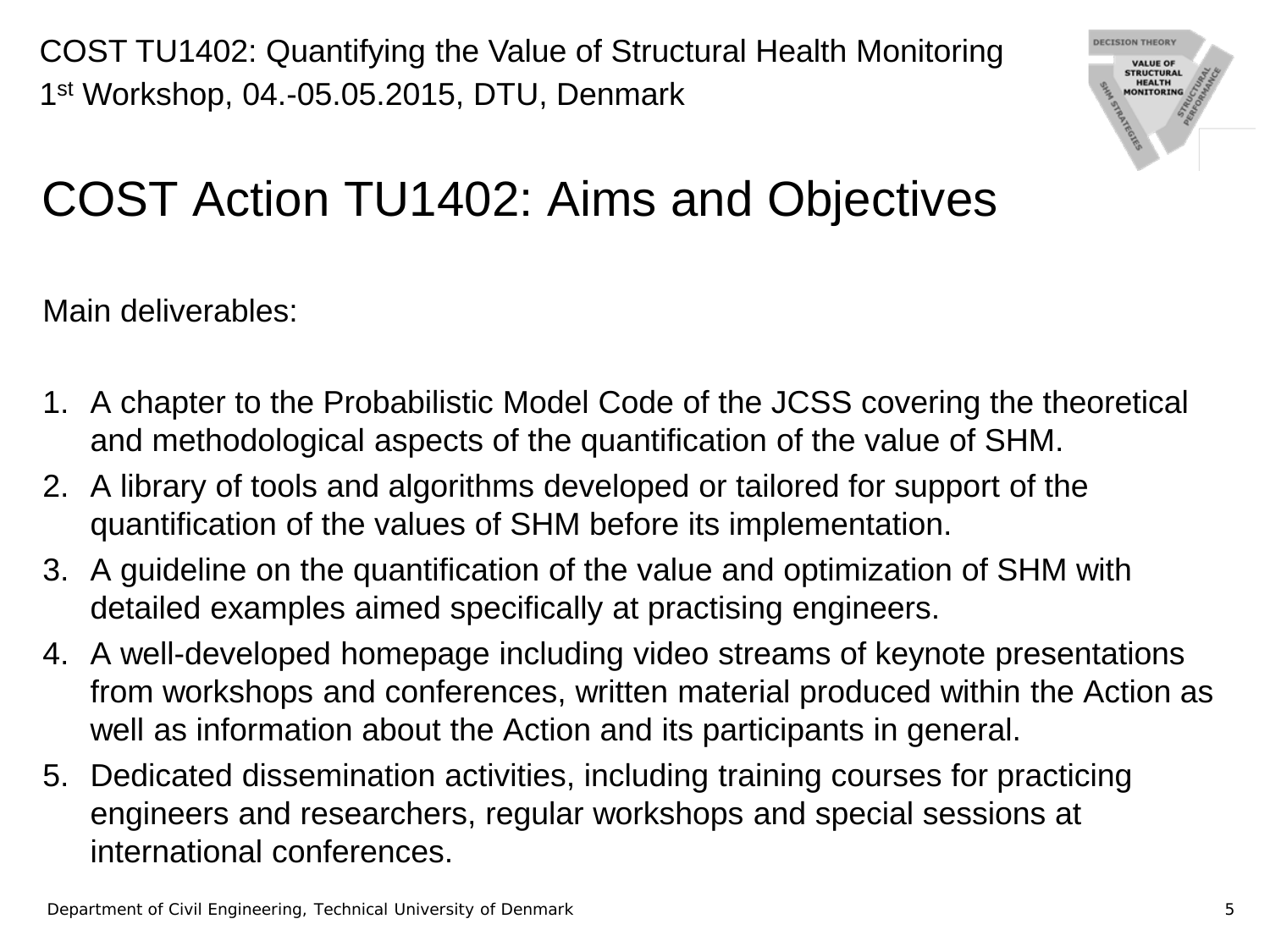

#### COST Action TU1402: Impact

The COST Action aims to impact science, industry and society.

Science impact:

- Development of the scientific field for quantifying the value of Structural Health **Monitoring**
- The network of this Action with experts in science, industry and stakeholders of structures and infrastructure systems will be utilized for developing project proposals under HORIZON 2020
- The scientific field will be made accessible and practicable by dissemination including guidelines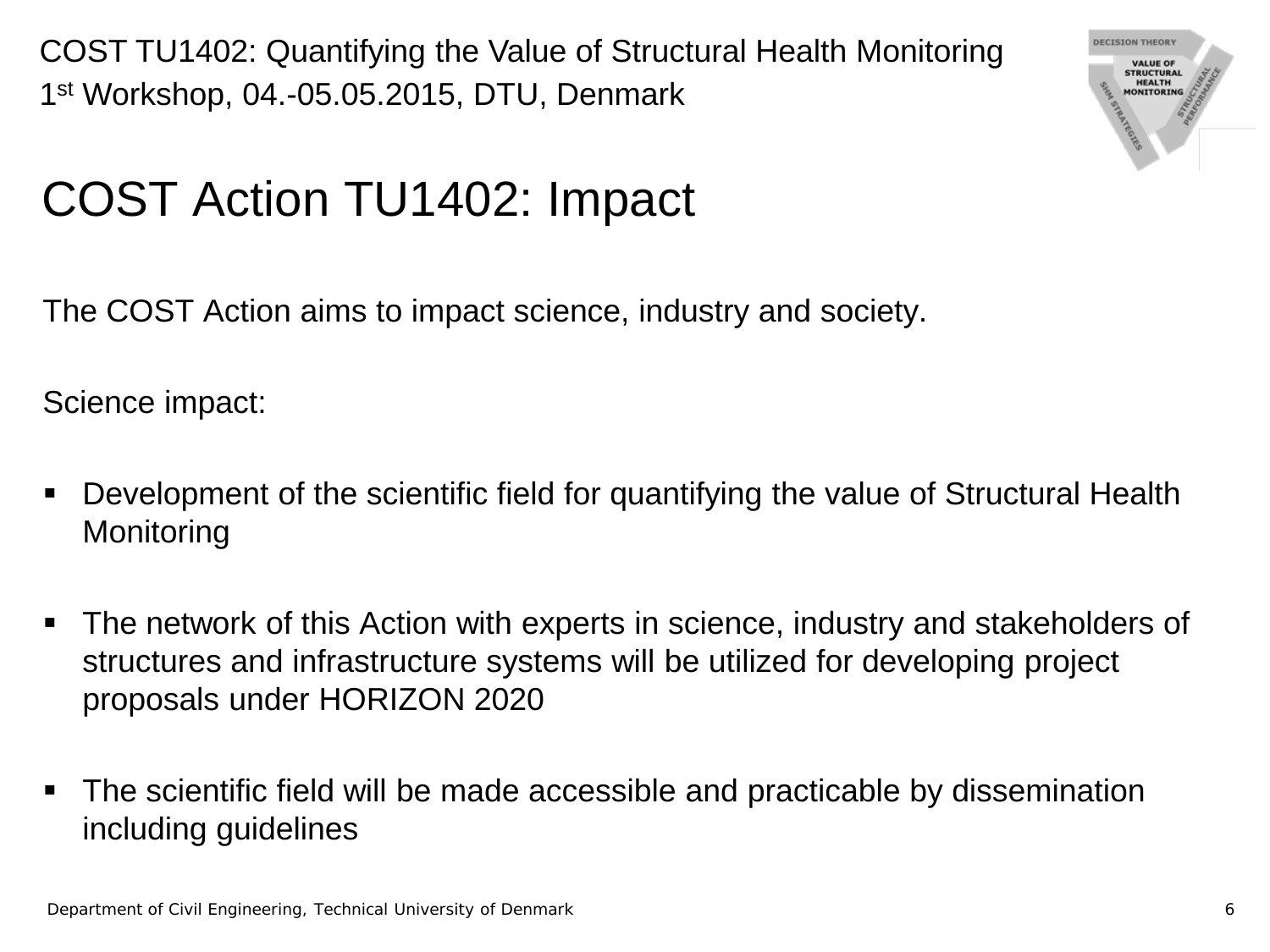

#### COST Action TU1402: Impact

European economy and society impact:

- Improved economic efficiency in the continued development, operation and maintenance and asset management of structures and infrastructure systems
- New business opportunities for European small and medium-sized (SME) and large industrial enterprises and the opportunity to create high quality jobs
- I Increased competitiveness in the building, construction and structural engineering industry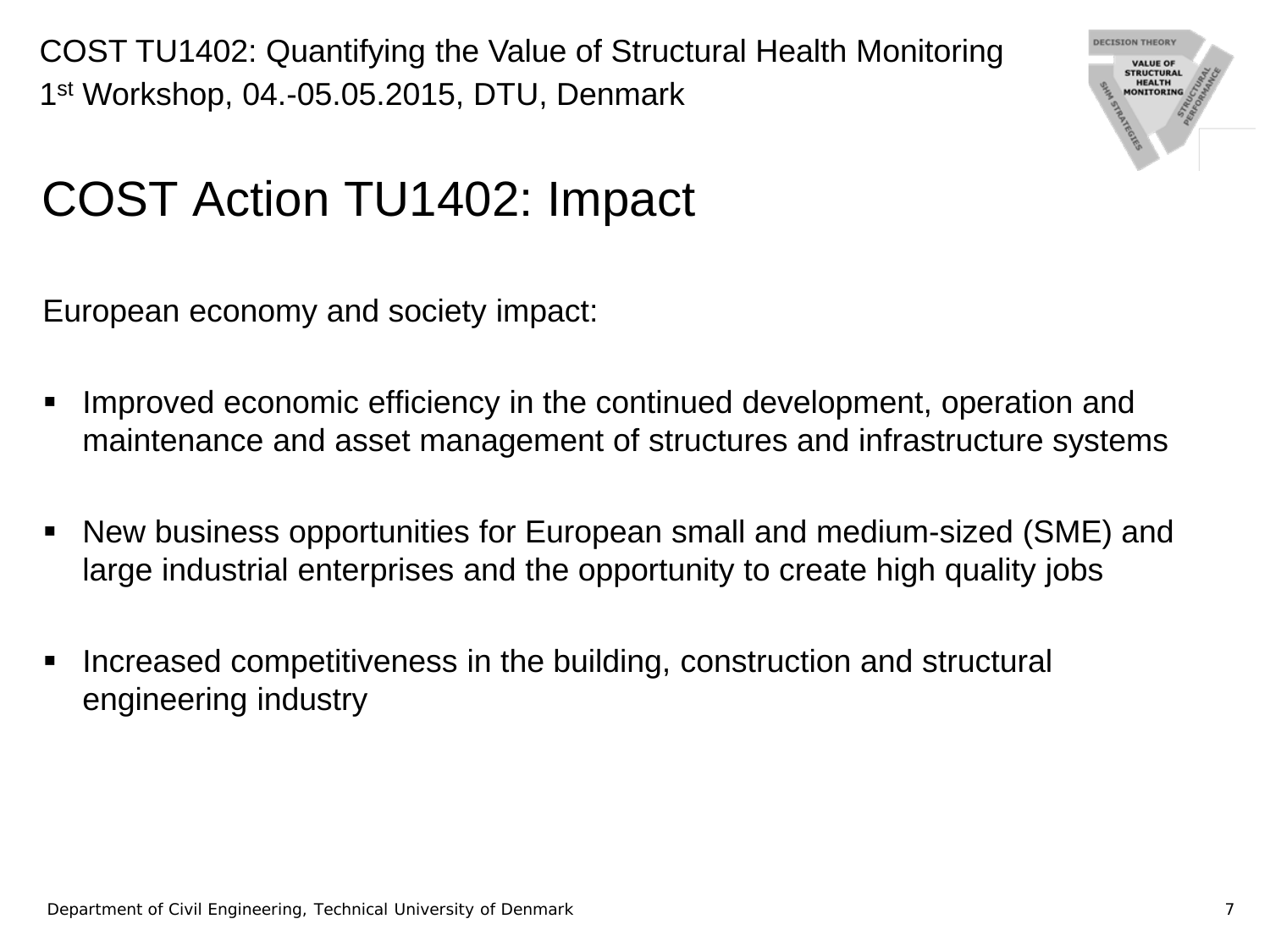

### COST Action TU1402: Scientific Program

The scientific focus of the Action is directed to the objective of quantifying the value of structural health monitoring before implementation. The COST Action comprises 5 Tasks:

1.Theoretical framework

2.SHM Strategies and Structural Performance

3.Methods and Tools

4.Case Studies Portfolio

5.Development of Guidelines

Department of Civil Engineering, Technical University of Denmark 8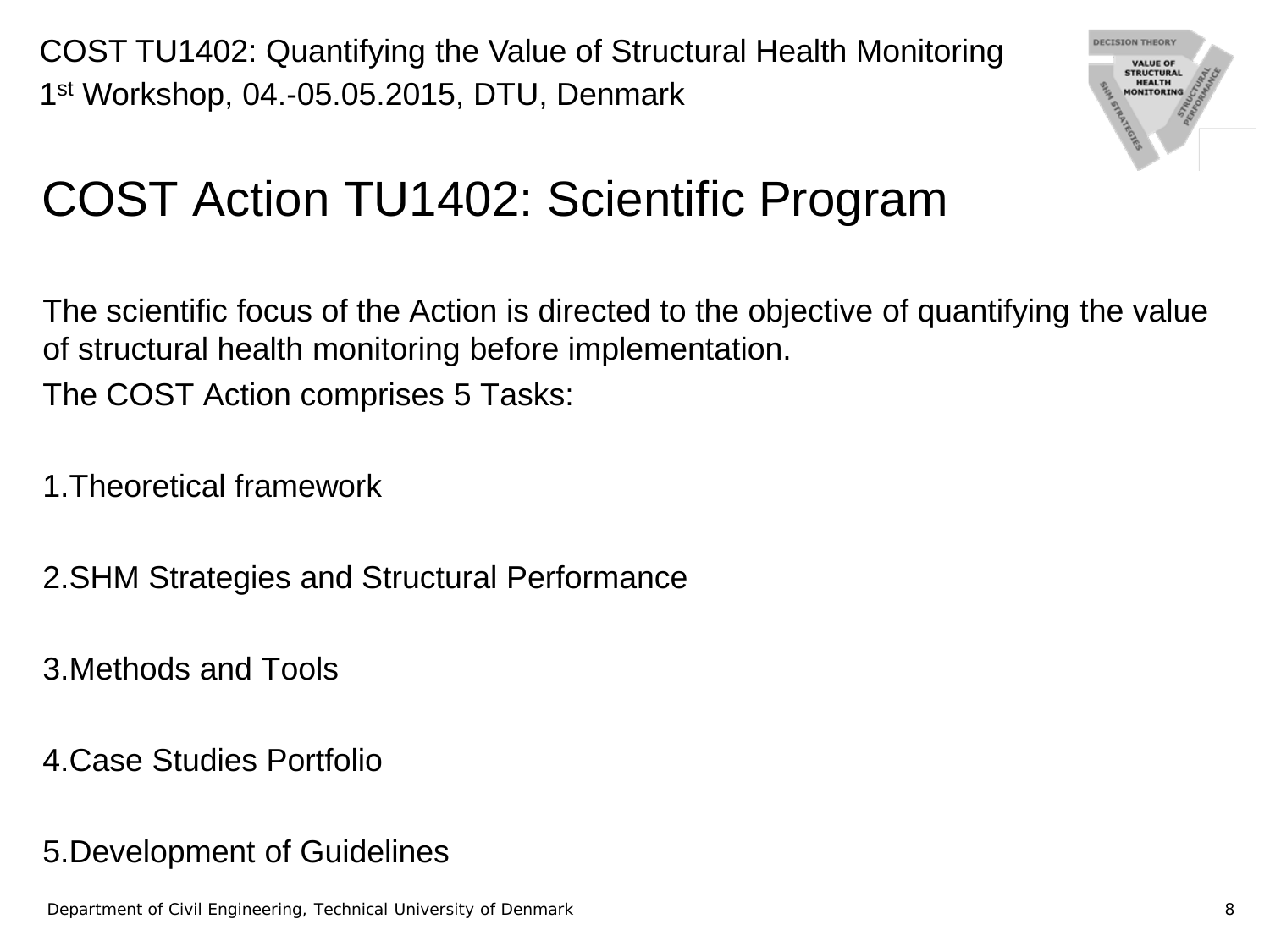

#### COST Action TU1402: Scientific Program

|                                  |                                                          |  | Year    |  |                |  |         |  |   |  |         |  |   |  |         |  |  |  |
|----------------------------------|----------------------------------------------------------|--|---------|--|----------------|--|---------|--|---|--|---------|--|---|--|---------|--|--|--|
|                                  |                                                          |  |         |  | $\overline{2}$ |  |         |  | 3 |  |         |  | 4 |  |         |  |  |  |
|                                  | <b>Tasks</b>                                             |  | Quarter |  |                |  | Quarter |  |   |  | Quarter |  |   |  | Quarter |  |  |  |
|                                  |                                                          |  |         |  |                |  |         |  |   |  |         |  |   |  |         |  |  |  |
|                                  | <b>Task 1: Theoretical Framework</b>                     |  |         |  |                |  |         |  |   |  |         |  |   |  |         |  |  |  |
| a                                | Clarification of the theory                              |  |         |  |                |  |         |  |   |  |         |  |   |  |         |  |  |  |
| $\mathsf b$                      | Formulation of theory for applications                   |  |         |  |                |  |         |  |   |  |         |  |   |  |         |  |  |  |
| $\overline{c}$                   | Communication of the theory                              |  |         |  |                |  |         |  |   |  |         |  |   |  |         |  |  |  |
| M <sub>1</sub>                   | <b>Dissemination</b>                                     |  |         |  |                |  |         |  |   |  |         |  |   |  |         |  |  |  |
|                                  | <b>Task 2: SHM Strategies and Structural Performance</b> |  |         |  |                |  |         |  |   |  |         |  |   |  |         |  |  |  |
| <b>a</b>                         | <b>SHM Categorisation</b>                                |  |         |  |                |  |         |  |   |  |         |  |   |  |         |  |  |  |
| $\mathsf b$                      | SHM information modelling platform                       |  |         |  |                |  |         |  |   |  |         |  |   |  |         |  |  |  |
| M <sub>2</sub>                   | <b>Dissemination</b>                                     |  |         |  |                |  |         |  |   |  |         |  |   |  |         |  |  |  |
| <b>Task 3: Methods and Tools</b> |                                                          |  |         |  |                |  |         |  |   |  |         |  |   |  |         |  |  |  |
| a                                | Databases and modelling toolboxes for engineers and      |  |         |  |                |  |         |  |   |  |         |  |   |  |         |  |  |  |
|                                  | researchers                                              |  |         |  |                |  |         |  |   |  |         |  |   |  |         |  |  |  |
| $\mathsf b$                      | Advancement of algorithms for efficient computation      |  |         |  |                |  |         |  |   |  |         |  |   |  |         |  |  |  |
| M3                               | <b>Dissemination</b>                                     |  |         |  |                |  |         |  |   |  |         |  |   |  |         |  |  |  |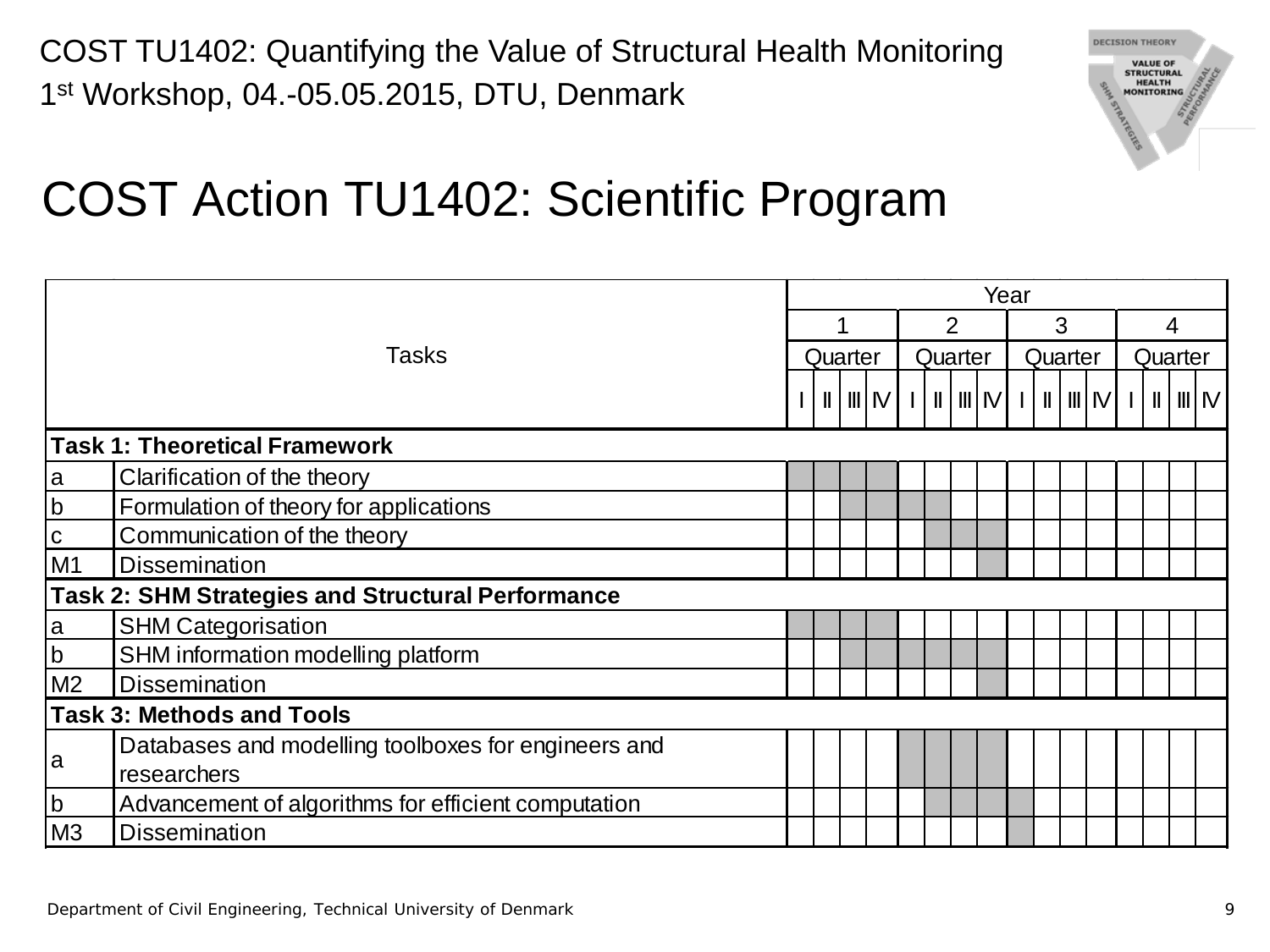

#### COST Action TU1402: Scientific Program

|                                          |                                                                  | Year |  |  |         |  |   |  |         |   |  |  |         |  |  |  |         |
|------------------------------------------|------------------------------------------------------------------|------|--|--|---------|--|---|--|---------|---|--|--|---------|--|--|--|---------|
|                                          |                                                                  |      |  |  |         |  | 2 |  |         | 3 |  |  |         |  |  |  |         |
|                                          | Tasks                                                            |      |  |  | Quarter |  |   |  | Quarter |   |  |  | Quarter |  |  |  | Quarter |
|                                          |                                                                  |      |  |  |         |  |   |  |         |   |  |  |         |  |  |  |         |
|                                          | Task 4: Case Studies Portfolio                                   |      |  |  |         |  |   |  |         |   |  |  |         |  |  |  |         |
| la                                       | Selection of case studies                                        |      |  |  |         |  |   |  |         |   |  |  |         |  |  |  |         |
| $\mathsf b$                              | Case study calculation and documentation                         |      |  |  |         |  |   |  |         |   |  |  |         |  |  |  |         |
| M4<br><b>Dissemination</b>               |                                                                  |      |  |  |         |  |   |  |         |   |  |  |         |  |  |  |         |
| <b>Task 5: Development of Guidelines</b> |                                                                  |      |  |  |         |  |   |  |         |   |  |  |         |  |  |  |         |
| la                                       | Chapter of JCSS Probabilistic Model Code (PMC)                   |      |  |  |         |  |   |  |         |   |  |  |         |  |  |  |         |
| $\mathsf{b}$                             | Guideline on the quantification of the value and optimization of |      |  |  |         |  |   |  |         |   |  |  |         |  |  |  |         |
|                                          | <b>SHM</b>                                                       |      |  |  |         |  |   |  |         |   |  |  |         |  |  |  |         |
| M <sub>5</sub>                           | Dissemination of guidelines                                      |      |  |  |         |  |   |  |         |   |  |  |         |  |  |  |         |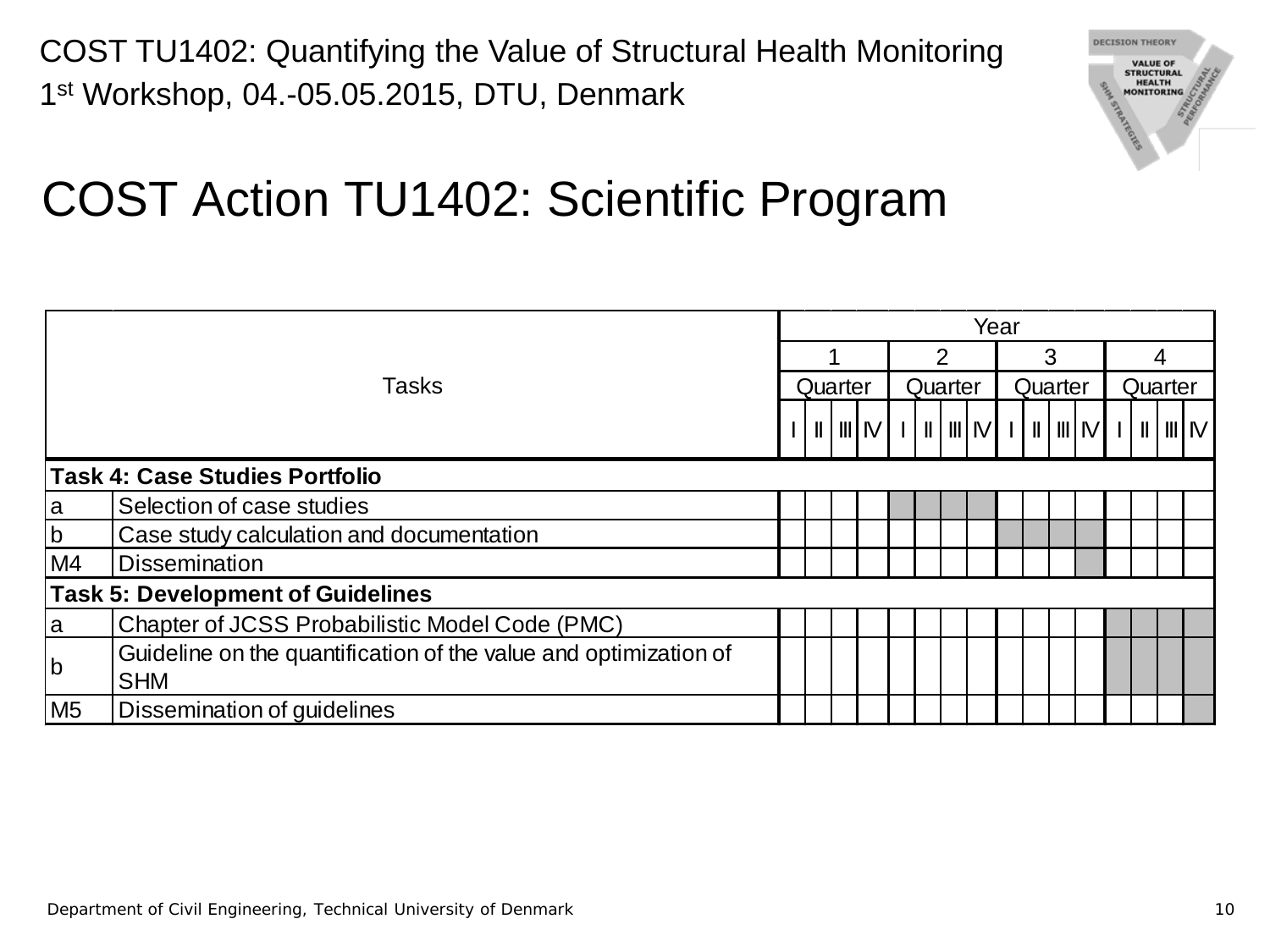#### COST Action TU1402: Organisation



**DECISION THEORY VALUE OF STRUCTURAL HEALTH**<br>MONITORING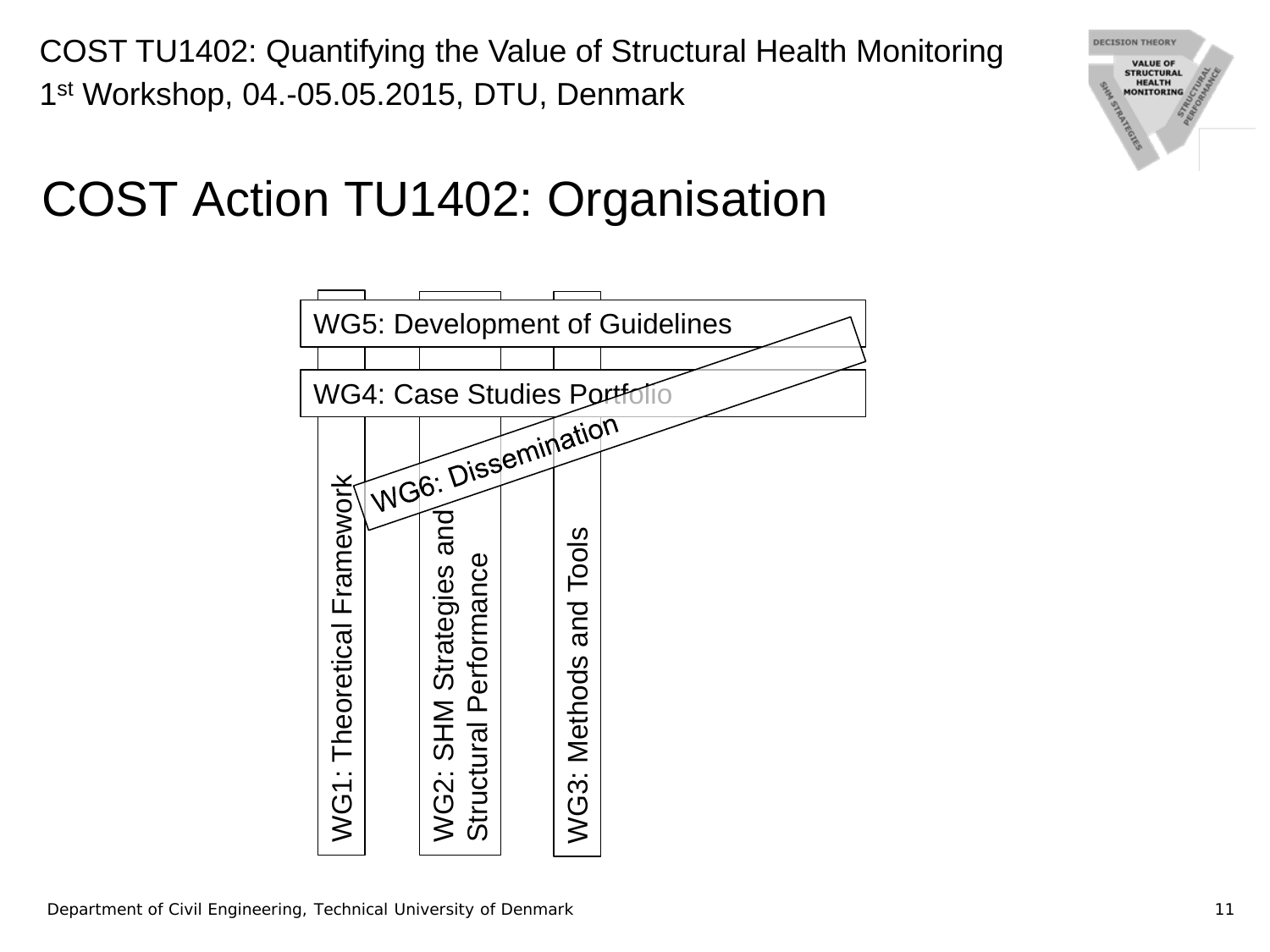Department of Civil Engineering, Technical University of Denmark 12

COST TU1402: Quantifying the Value of Structural Health Monitoring 1<sup>st</sup> Workshop, 04.-05.05.2015, DTU, Denmark

#### COST Action TU1402: Organisation





**DECISION THEORY VALUE OF STRUCTURAL HEALTH**<br>MONITORING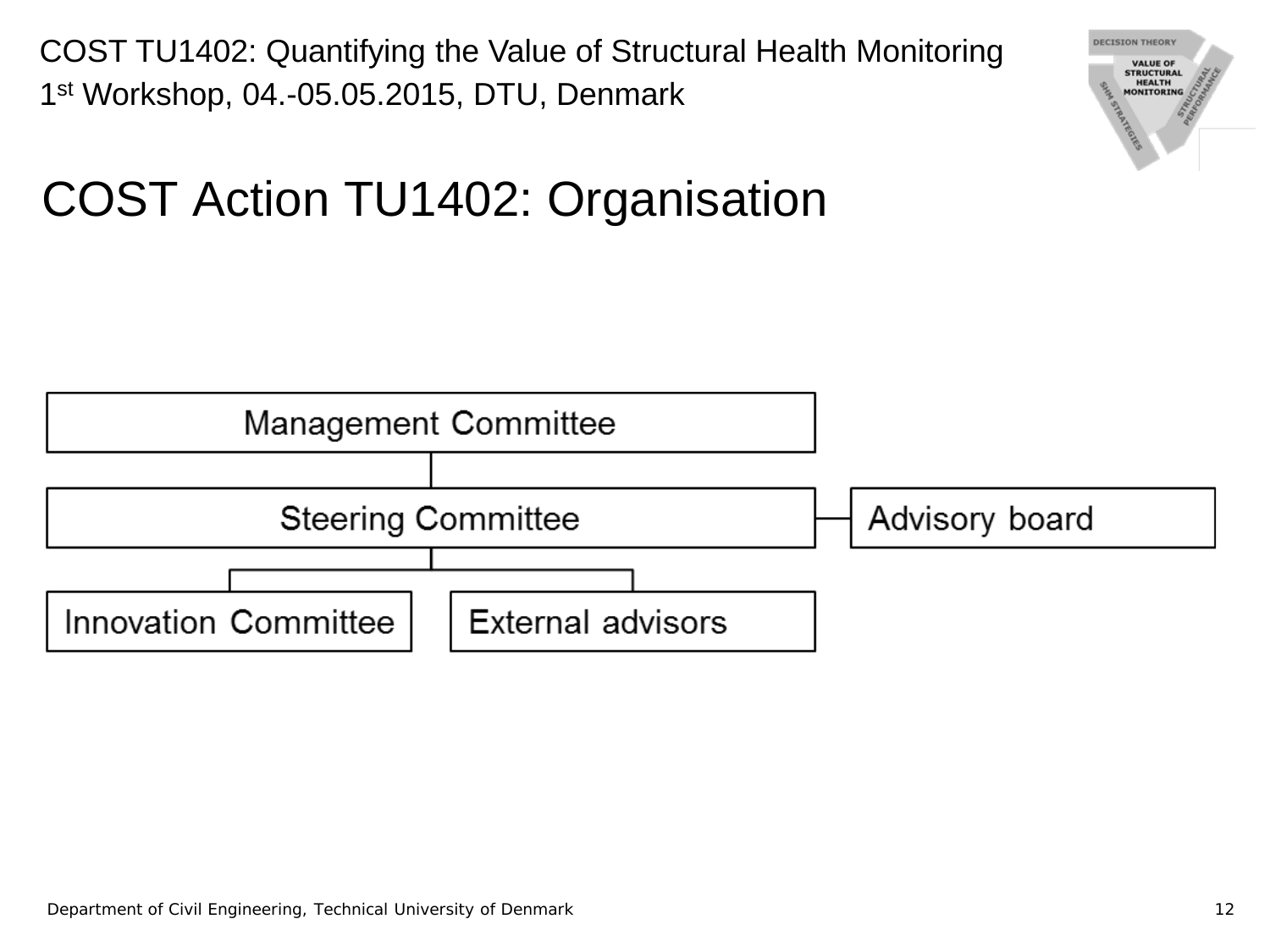

#### COST Action TU1402: Network



The partners comprise various research institutions, engineering consultants and industrial enterprises as well as operators of infrastructures.

- External Advisors:
	- **F** Armen Der Kiureghian, University of California at Berkeley, USA
	- James L. Beck, California Institute of Technology, USA
	- **Dagang Lu, Harbin Institute of** Technology, China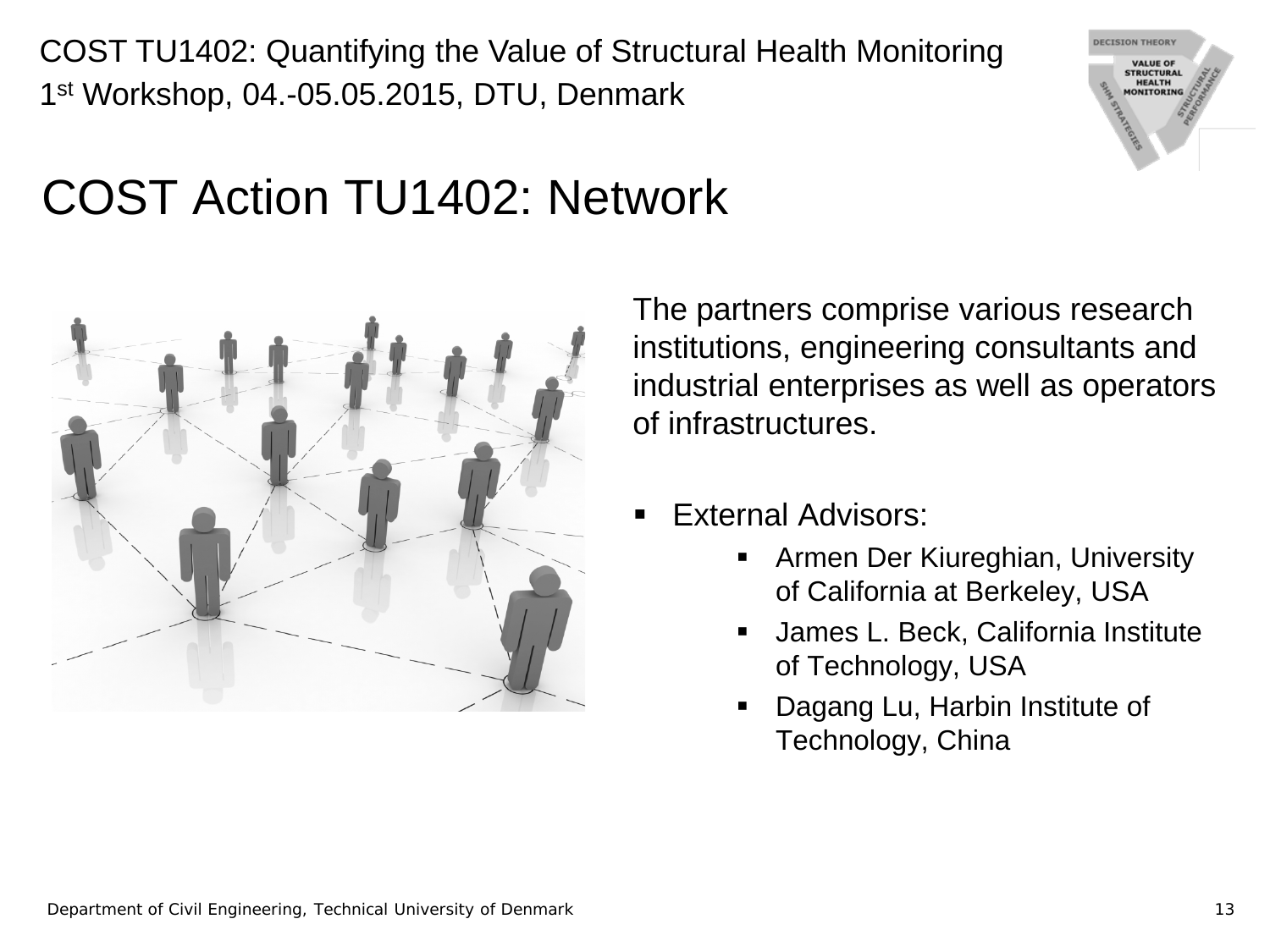



- Full proposal: 50 participants from 20 European countries
- Now: 110 participants from 25 European countries

**DECISION THEORY VALUE OF STRUCTURAL** HEALTH<br>MONITORING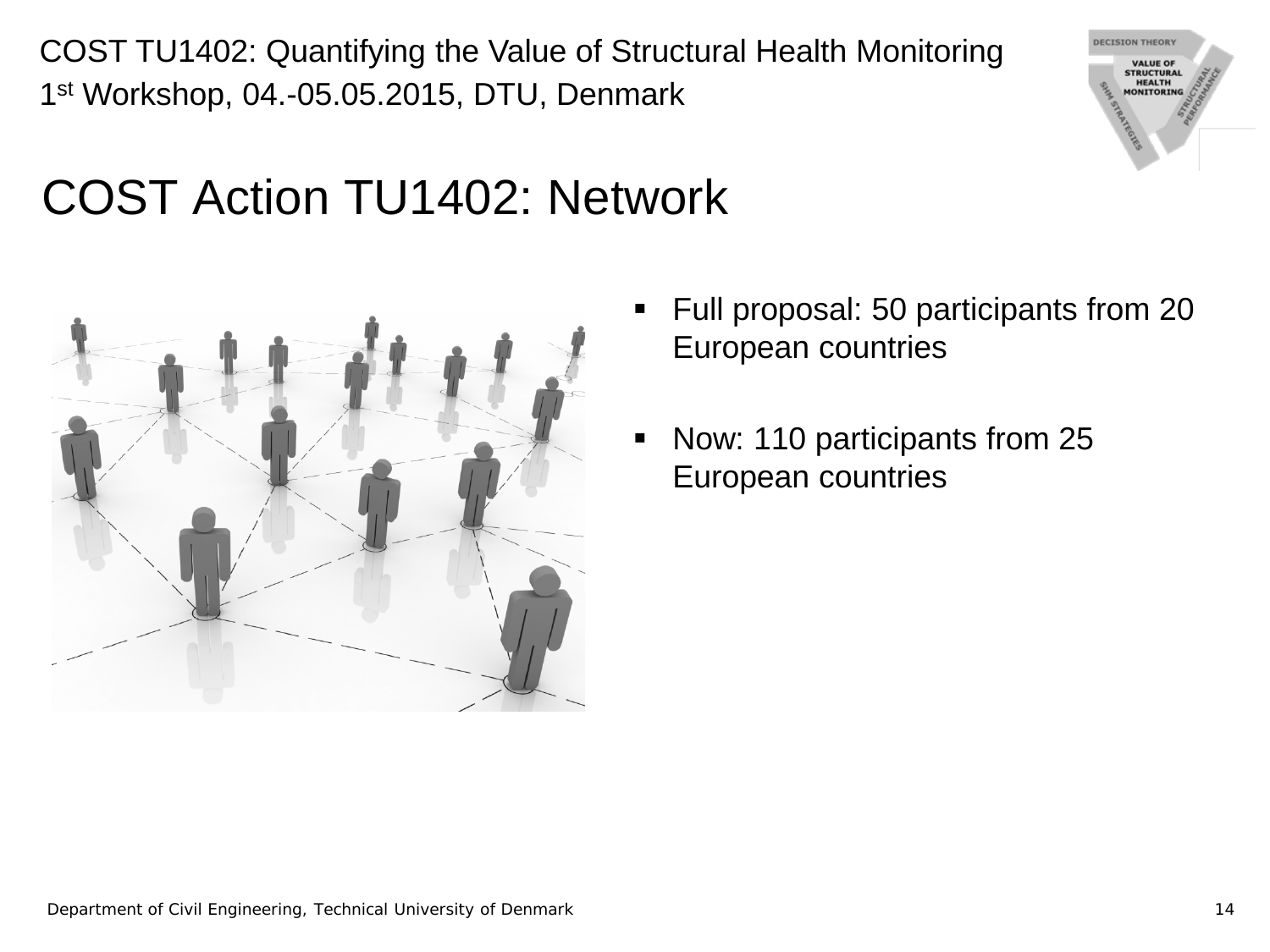

#### Quantification of the value of structural health monitoring



The value of structural health monitoring is calculated as the difference between life cycle benefits  $B_1$  and  $B_0$ :

$$
V=B_1-B_0
$$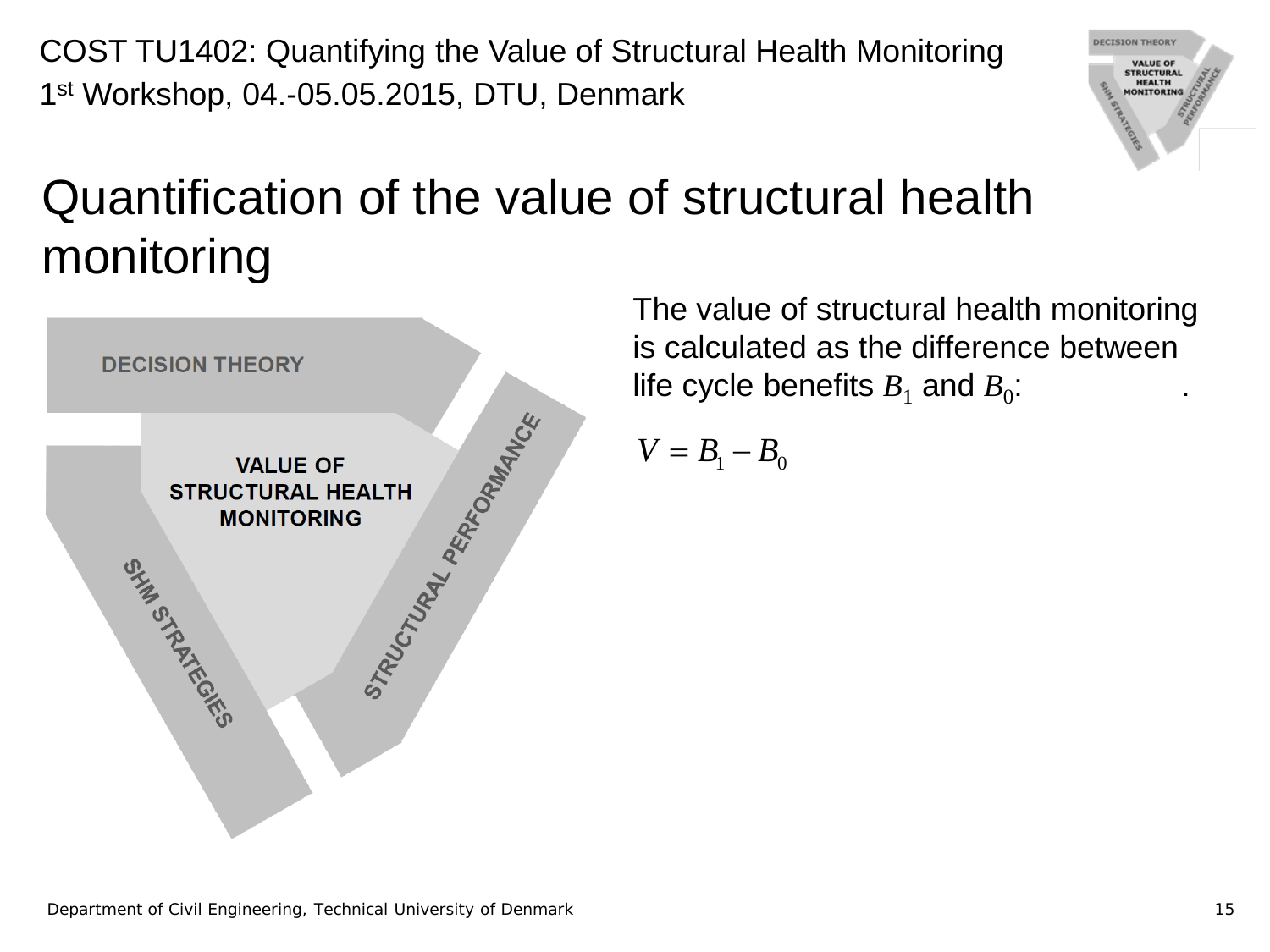Department of Civil Engineering, Technical University of Denmark 16

COST TU1402: Quantifying the Value of Structural Health Monitoring 1st Workshop, 04.-05.05.2015, DTU, Denmark

### Quantification of the value of structural health monitoring



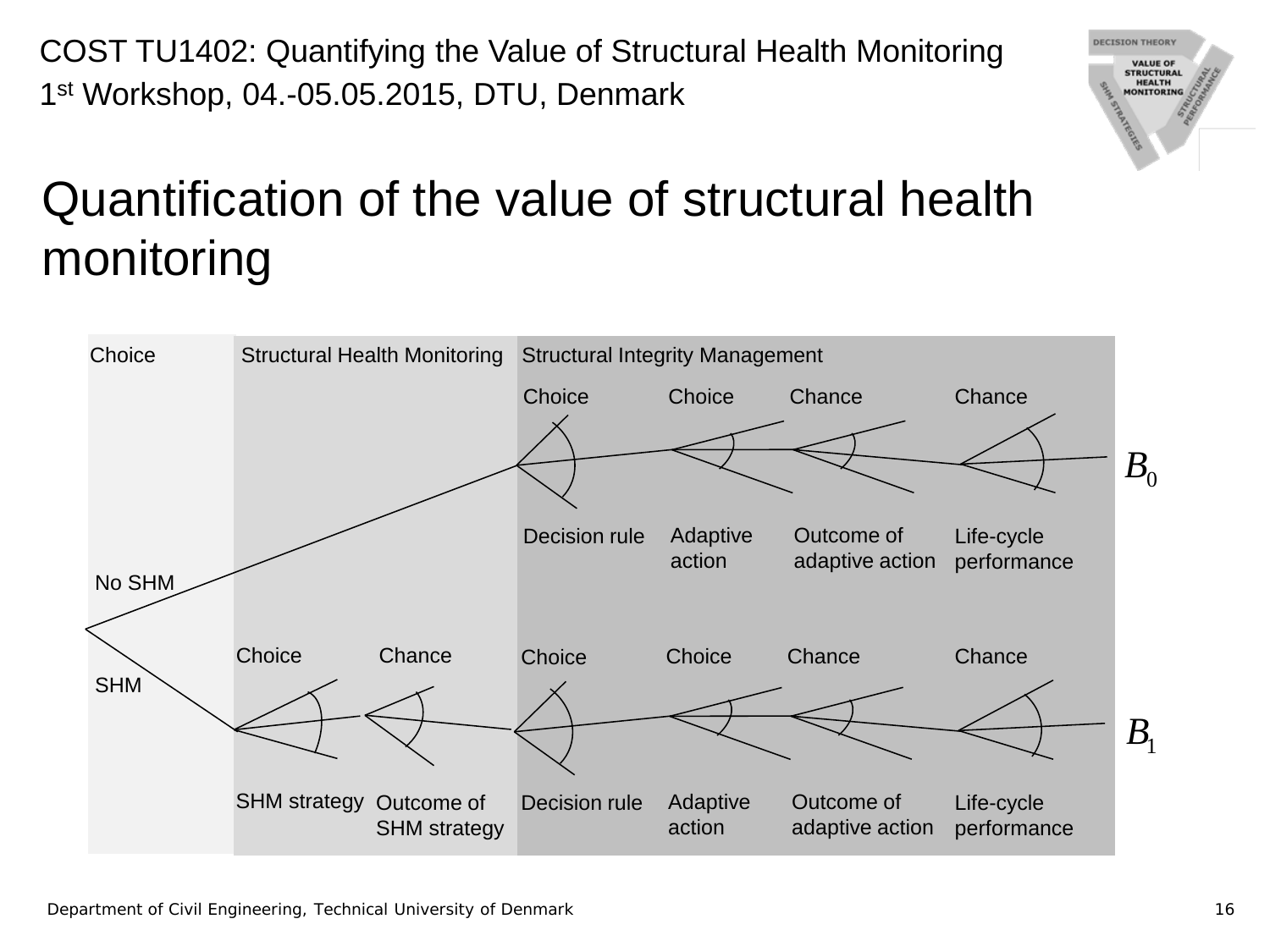Department of Civil Engineering, Technical University of Denmark 17

COST TU1402: Quantifying the Value of Structural Health Monitoring 1st Workshop, 04.-05.05.2015, DTU, Denmark

#### Quantification of the value of structural health monitoring Value of SHM:  $V = B_1 - B_0$

 $B_0$ : Life cycle benefit without SHM *B*<sub>1</sub>: Life cycle benefit utilizing SHM

 $\textsf{Life cycle benefits: } B_0 = \max_{\mathbf{a}, \mathbf{d}} E_{\mathbf{Z}_E}\Big[ E_{\mathbf{Z}_A}\Big[ \mathbf{d}\big(\mathbf{a}, \mathbf{Z}_E, \mathbf{Z}_A\big), \mathbf{Z}_E, \mathbf{Z}_A \Big]\Big]$  $B_{\rm 1} = \max_{\mathbf{s}}\,E_{\mathbf{\bar{Z}}_E}\left|\,E_{\mathbf{\bar{Z}}_{A}}\,\right|\,\max_{\mathbf{a},\mathbf{d}}E_{\mathbf{X}|\mathbf{\bar{Z}}_E,\mathbf{\bar{Z}}_A}\left[\,\mathbf{X},\mathbf{Z}_E,\mathbf{Z}_A,\mathbf{s},\mathbf{d}\left(\mathbf{\overline{a}},\mathbf{X},\mathbf{Z}_E,\mathbf{Z}_A\,\right)\right]$  $=\max_{\mathbf{s}} E_{\mathbf{\bar{Z}}_E}\bigg\lfloor E_{\mathbf{\bar{Z}}_A}\bigg[\max_{\mathbf{a},\mathbf{d}} E_{\mathbf{X}|\mathbf{\bar{Z}}_E,\mathbf{\bar{Z}}_A}\bigg[\mathbf{X},\mathbf{\bar{Z}}_E,\mathbf{\bar{Z}}_A,\mathbf{s},\mathbf{\bar{d}}\big(\mathbf{\bar{a}},\mathbf{X},\mathbf{\bar{Z}}_E,\mathbf{\bar{Z}}_A\big)\bigg]\bigg]\bigg]$  $\mathbf{X}, \mathbf{Z}_{_E}, \mathbf{Z}_{_A}, \mathbf{s}, \mathbf{d}\big(\, \overline{\mathbf{a}}, \mathbf{X}, \mathbf{Z}_{_E}, \mathbf{Z}_{_E}$ 

#### **X**,  $\mathbf{Z}_A$ ,  $\mathbf{Z}_E$ : Random variables for uncertain monitoring results, aleatory and epistemic uncertainties

**s, d, a**: SHM strategies, decision rules and adaptive actions

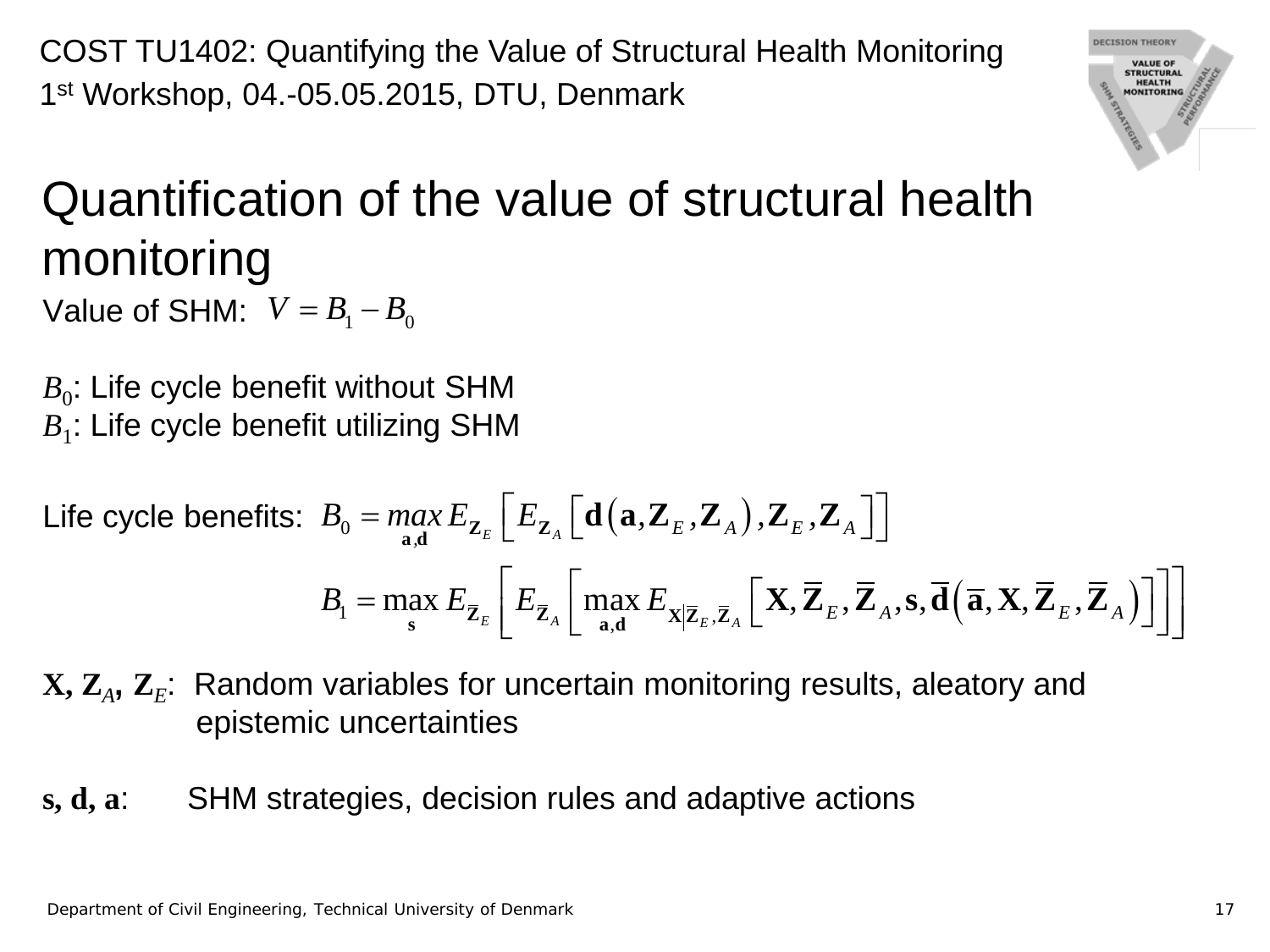## Quantification of the value of structural health monitoring

The value of SHM (normalised) in dependency of the design and the operation reliability. 5



References: Faber, M. H. and S. Thöns (2013). On the Value of Structural Health Monitoring. ESREL 2013. Amsterdam, The Netherlands.

**ECISION THEORY VALUE OF STRUCTURAL HEALTH MONITORING**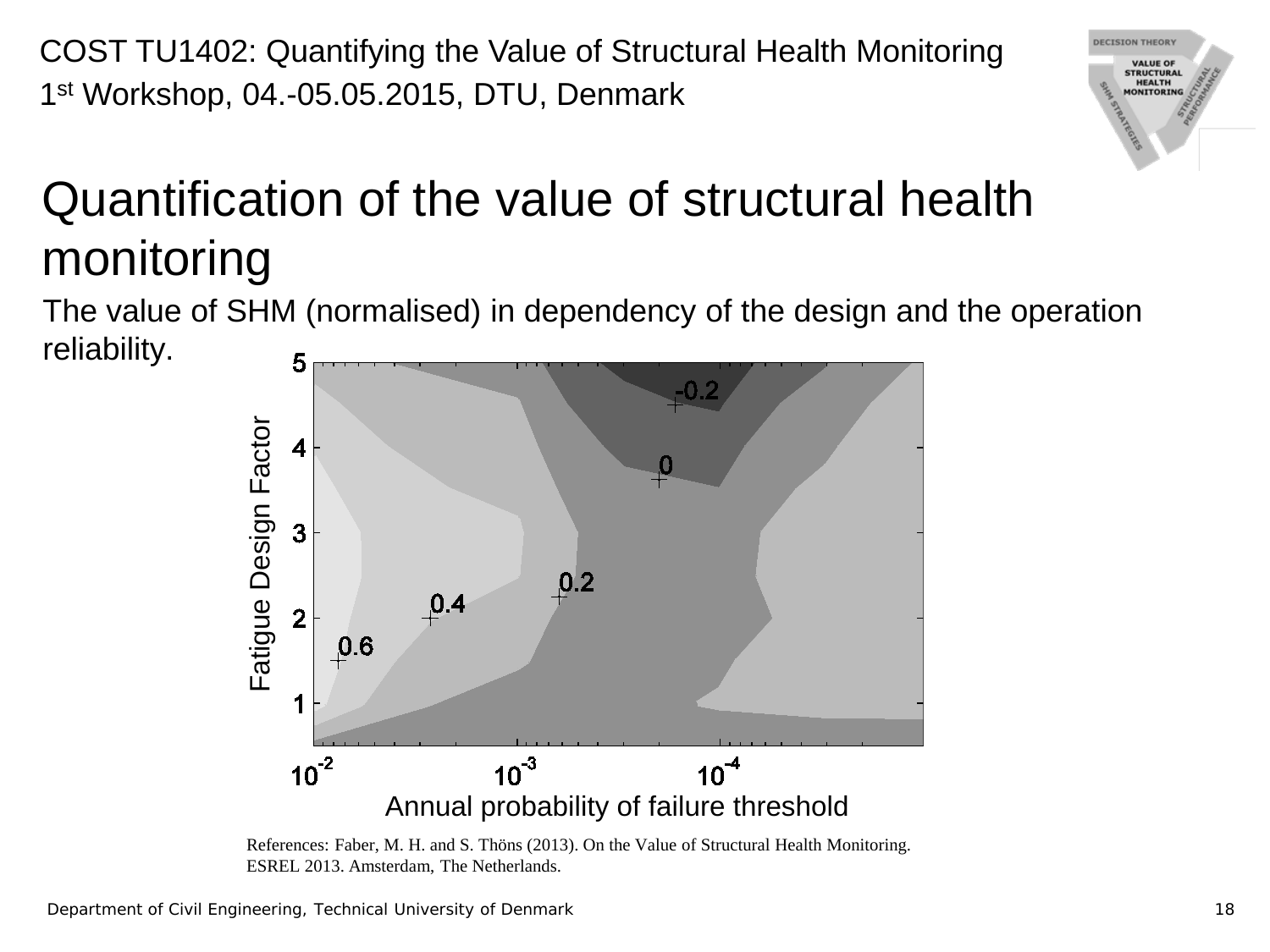

#### Work Plan 1st Grant Period (2015)

Workshop on Quantifying the Value of SHM

- Location: Technical University of Denmark, Lyngby, Denmark
- Type: Management Committee Meeting, Steering Committee Meeting, Working Group Meeting, Workshops/Conferences, Dissemination Meeting

WG1 (Theoretical Framework) and WG2 (SHM Strategies and Structural Performance) Workshop

- **Location: Istanbul**
- Type: Management Committee Meeting, Steering Committee Meeting, Working Group Meeting, Workshops/Conferences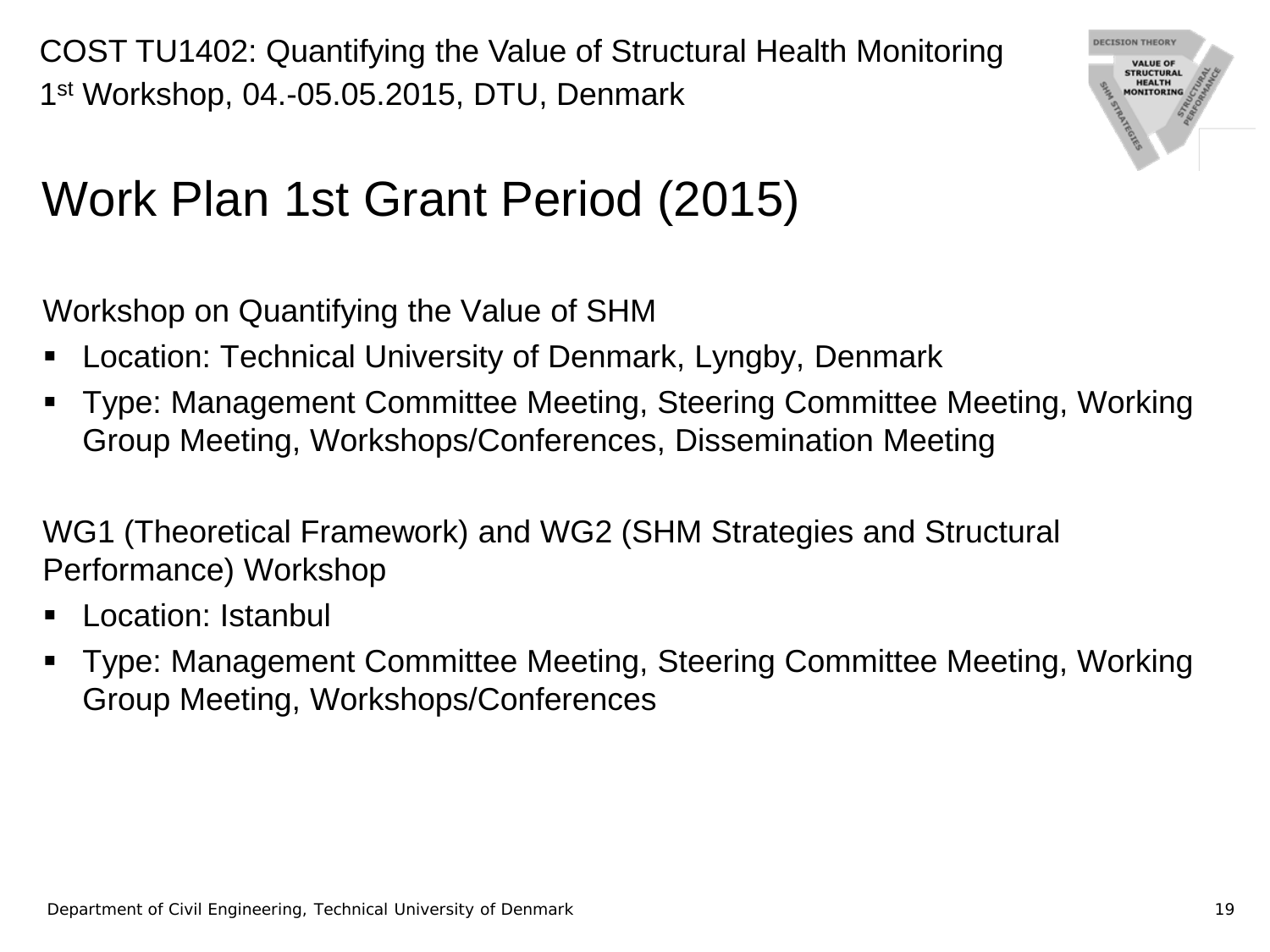

### Work Plan 1st Grant Period (2015)

Further activities

- COST Action Webpage development
- Short term scientific missions (STSM)
	- Short-Term Scientific Missions (STSMs) allow scientists to learn from an institution or laboratory in another COST country.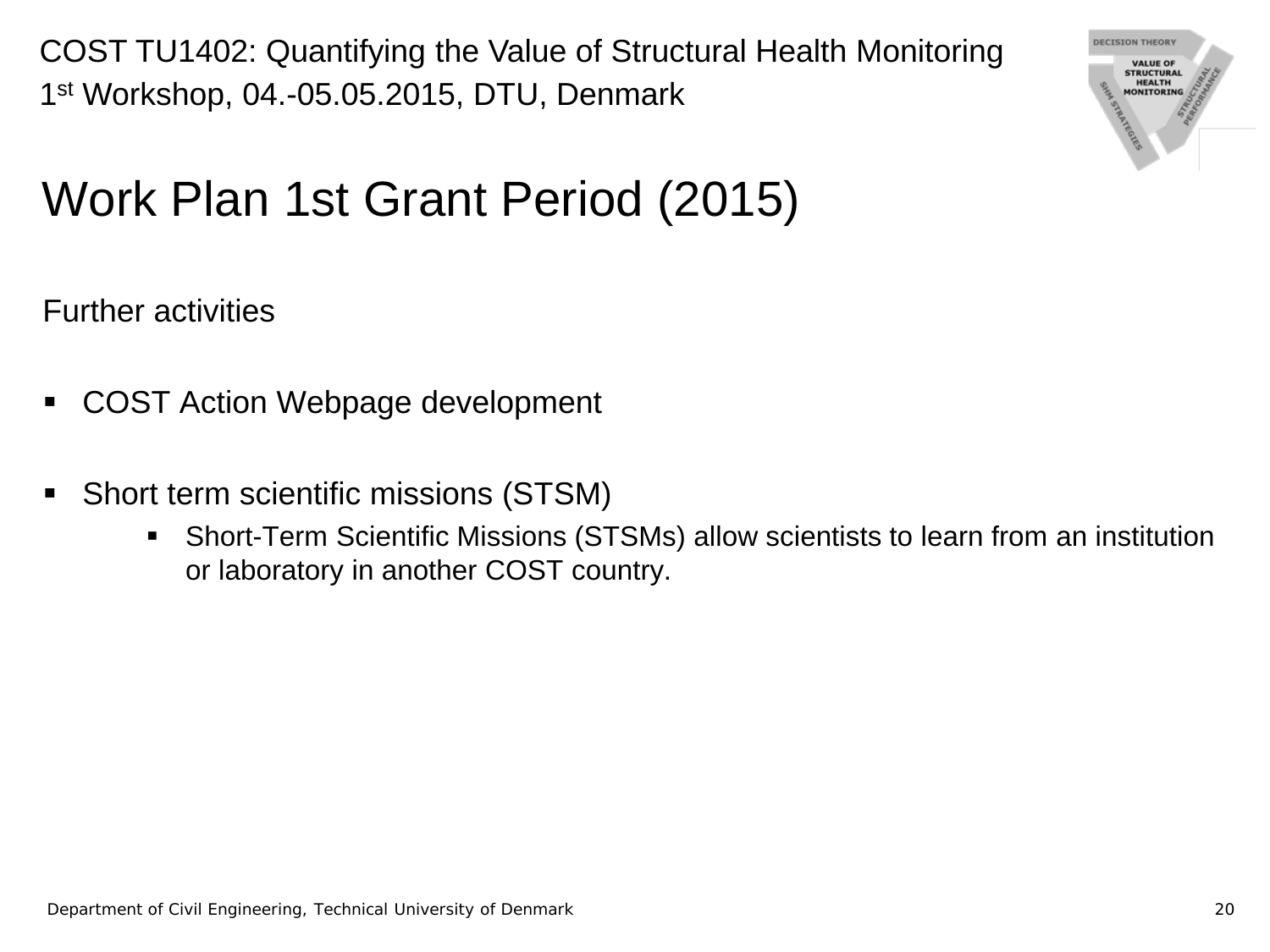

#### Aims of the 1st Workshop

- 1. Development of a common understanding of the aims and the ideas of the COST Action TU1402 within our network
- 2. Dissemination of the aims and the ideas of the COST Action TU1402
- 3. Scientifically, the aims are to progress on
	- a. The clarification of the theory on quantifying the value of SHM (WG1)
	- b. The formulation of the theory for applications (WG1)
	- c. A categorisation of SHM strategies and structural performance models (WG2)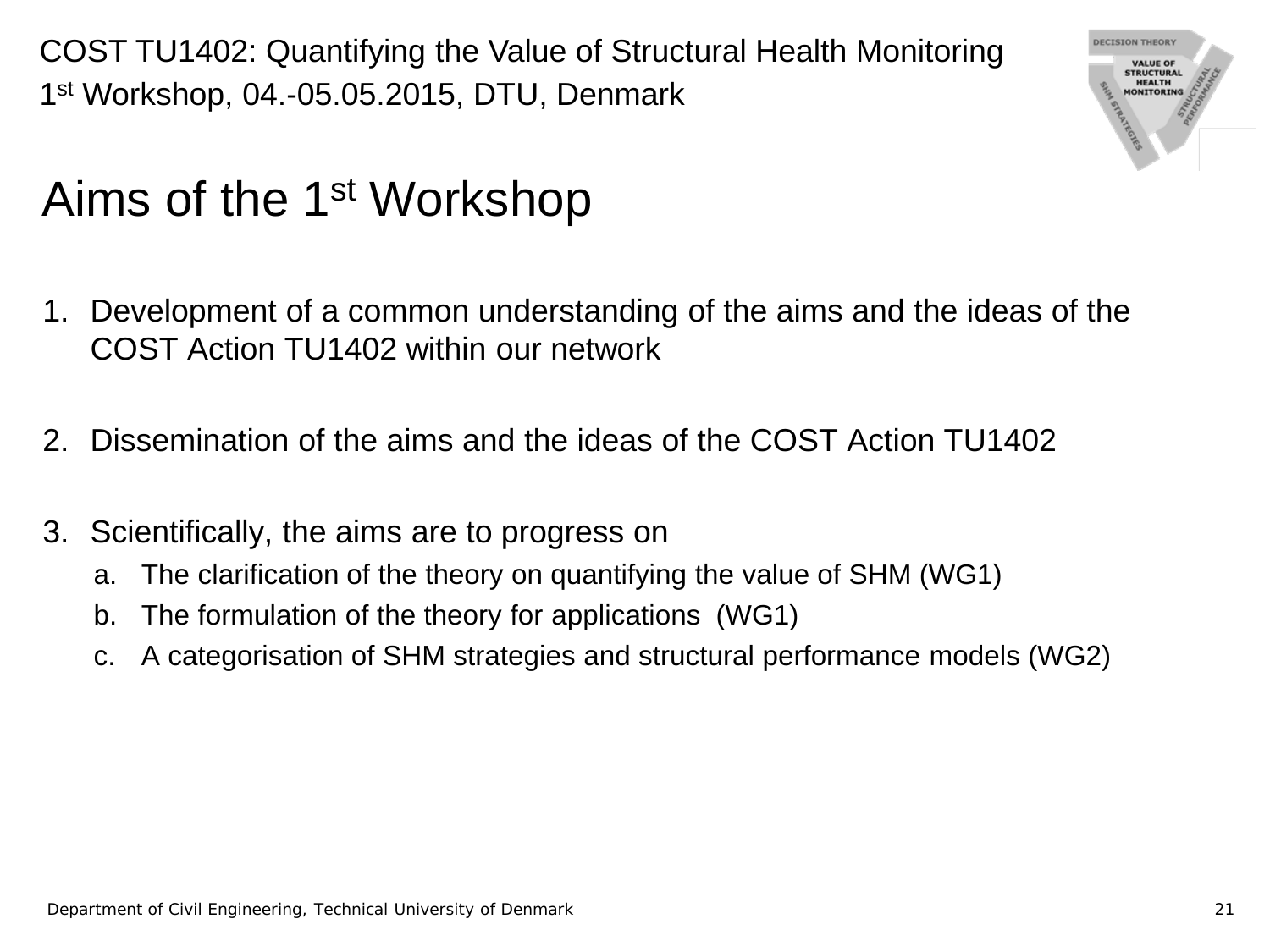

#### Agenda of the 1<sup>st</sup> Workshop

DAY 1: Monday, 04. May 2015

|               | 10:00-10:30 Registration and Welcome Reception                                                            |
|---------------|-----------------------------------------------------------------------------------------------------------|
| $10:30-11:00$ | <b>Workshop Opening Presentation</b>                                                                      |
|               | 11:00-13:00   WG 1 Session: Theoretical Framework                                                         |
|               | Chairs: M.H. Faber and D. Val                                                                             |
|               | Lunch Break                                                                                               |
|               | 14:00-15:30   WG 3 Session: Methods and Tools                                                             |
|               | Chairs: D. Straub and E. Chatzi                                                                           |
|               | Coffee Break and Poster Presentations                                                                     |
|               | 16:00-16:55   WG 4 Session: Case Studies Portfolio                                                        |
|               | Chairs: Jochen Köhler and Helmut Wenzel                                                                   |
| 16:55-17:10   | Helder Sousa: Let's innovate in the quantification of the Value of Structural Health<br><b>Monitoring</b> |
| 17:10-18:00   | <b>Steering Committee Meeting</b>                                                                         |
| 19:00         | <b>Workshop Dinner</b>                                                                                    |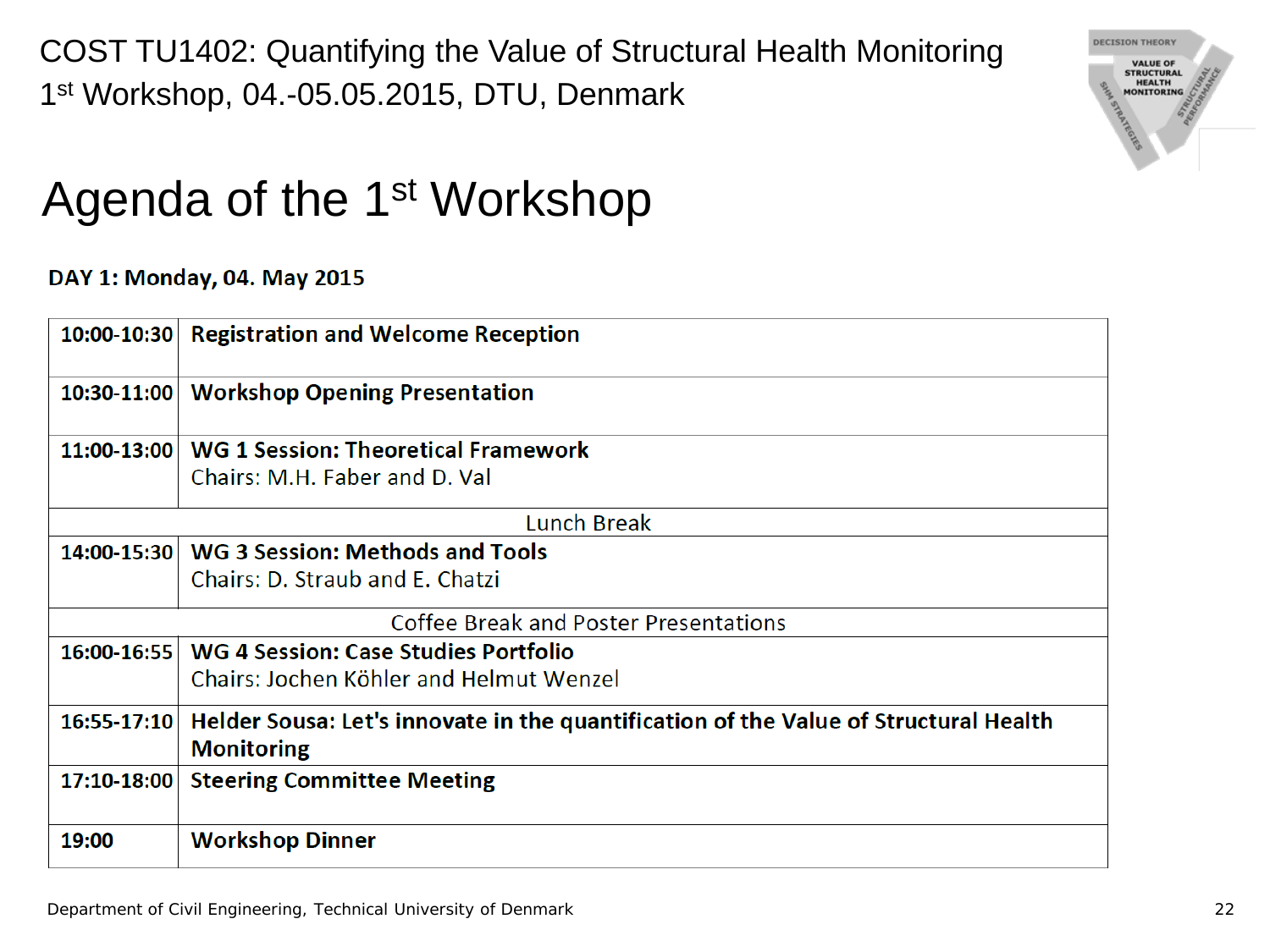

#### Agenda of the 1<sup>st</sup> Workshop

#### DAY 2: Tuesday, 05. May 2015

|             | 08:30-11:00   WG 2 Session: SHM Strategies and Structural Performance |  |  |  |  |  |  |  |
|-------------|-----------------------------------------------------------------------|--|--|--|--|--|--|--|
|             | Chairs: Marios Chryssanthopoulos, Geert Lombeart and Michael Döhler   |  |  |  |  |  |  |  |
|             |                                                                       |  |  |  |  |  |  |  |
|             | Coffee Break                                                          |  |  |  |  |  |  |  |
|             | 11:30-12:30 WG 5 and WG 6 Session: Standardisation and dissemination  |  |  |  |  |  |  |  |
|             | Chairs: John Dalsgaard Sørensen (WG 5), Sebastian Thöns (WG 6)        |  |  |  |  |  |  |  |
|             | <b>Lunch Break</b>                                                    |  |  |  |  |  |  |  |
| 13:30-14:00 | <b>Discussion and Conclusion</b>                                      |  |  |  |  |  |  |  |
|             |                                                                       |  |  |  |  |  |  |  |
|             |                                                                       |  |  |  |  |  |  |  |
| 14:00-15:00 | Parallel WG Meetings: Discussion, Planning and Preparation of Agendas |  |  |  |  |  |  |  |
|             | <b>Chairs: Individual WG Leaders</b>                                  |  |  |  |  |  |  |  |
|             | Coffee Break                                                          |  |  |  |  |  |  |  |
|             |                                                                       |  |  |  |  |  |  |  |
| 15:30-16:30 | <b>Management Committee Meeting</b>                                   |  |  |  |  |  |  |  |
|             |                                                                       |  |  |  |  |  |  |  |